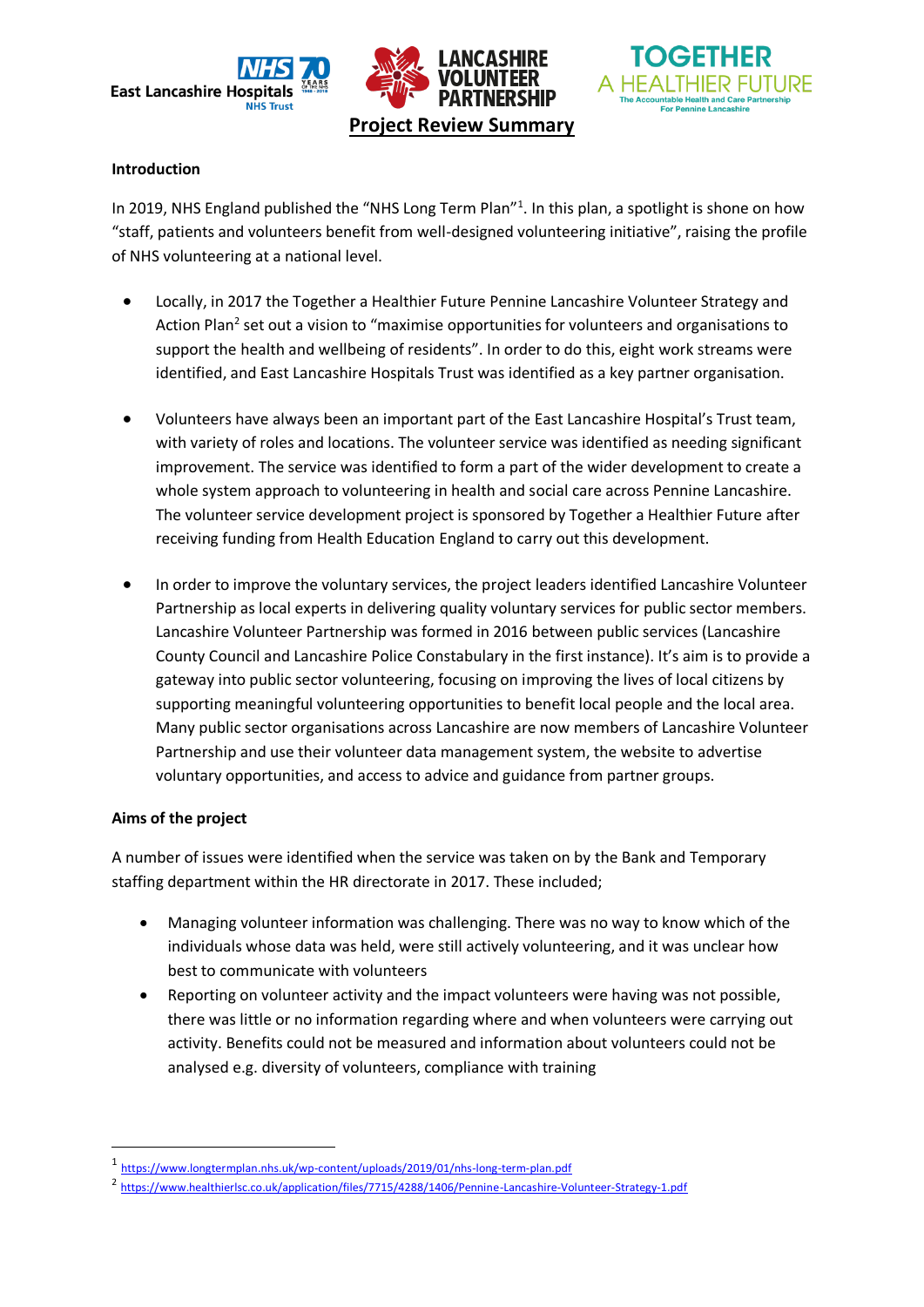# **East Lancashire Hos**





 There was initially little or no process for recruiting or training volunteers and therefore a temporary process was put in place however this was lengthy and a more robust streamlined process was required

Based on these issues the project had five key goals;

- **1. To map volunteer provision across East Lancashire Hospital Trust, including reviewing and updating volunteer role descriptions**
- **2. To build a bespoke electronic system using Lancashire Volunteer Partnership ICT volunteer system to hold volunteer data for East Lancashire Hospital Trust**
- **3. To consult and support volunteers and staff to move data onto Lancashire Volunteer Partnership ICT volunteer system**
- **4. To ensure all volunteers have appropriate up to date checks in place including DBS and mandatory training**
- **5. To measure and evaluate project progress through agreed outcomes**

#### **Outcomes**

**1. To map volunteer provision across East Lancashire Hospital Trust, including reviewing and updating volunteer role descriptions**

At the start of the project information on how many volunteers and where activity was taking place was inaccurate. In order to cleanse data and become compliant with new legislation, communications were sent to volunteers requesting them to confirm they were actively volunteering. This was then followed up by seeking information from wards and units and departments to confirm information that had been received from volunteers. While this was a time consuming process, the service can be confident that the resulting information is accurate.

Volunteers had not received copies of role descriptions and it is therefore unclear without consultation how accurate existing role descriptions are. The reviewing and updating of role descriptions has begun. This is being done by hosting focus groups with volunteers carrying out the same or similar roles to coproduce accurate role descriptions and disseminate them.

# **2. To build a bespoke electronic system using Lancashire Volunteer Partnership ICT volunteer system to hold volunteer data for East Lancashire Hospital Trust**

The Better Impact cloud based volunteer management system is used by many NHS Trusts. It can be designed for each affiliated member of Lancashire Volunteer Partnership to capture and record information based on individual service needs. The account for East Lancashire Hospitals Trust was successfully built with consideration given to unique service needs. For example, including different training records, variety of services and locations within one account, and the need to record occupational health information.

This system continues to be flexible and can be adapted as the service develops and grows.

# **3. To consult and support volunteers and staff to move data onto Lancashire Volunteer Partnership ICT volunteer system**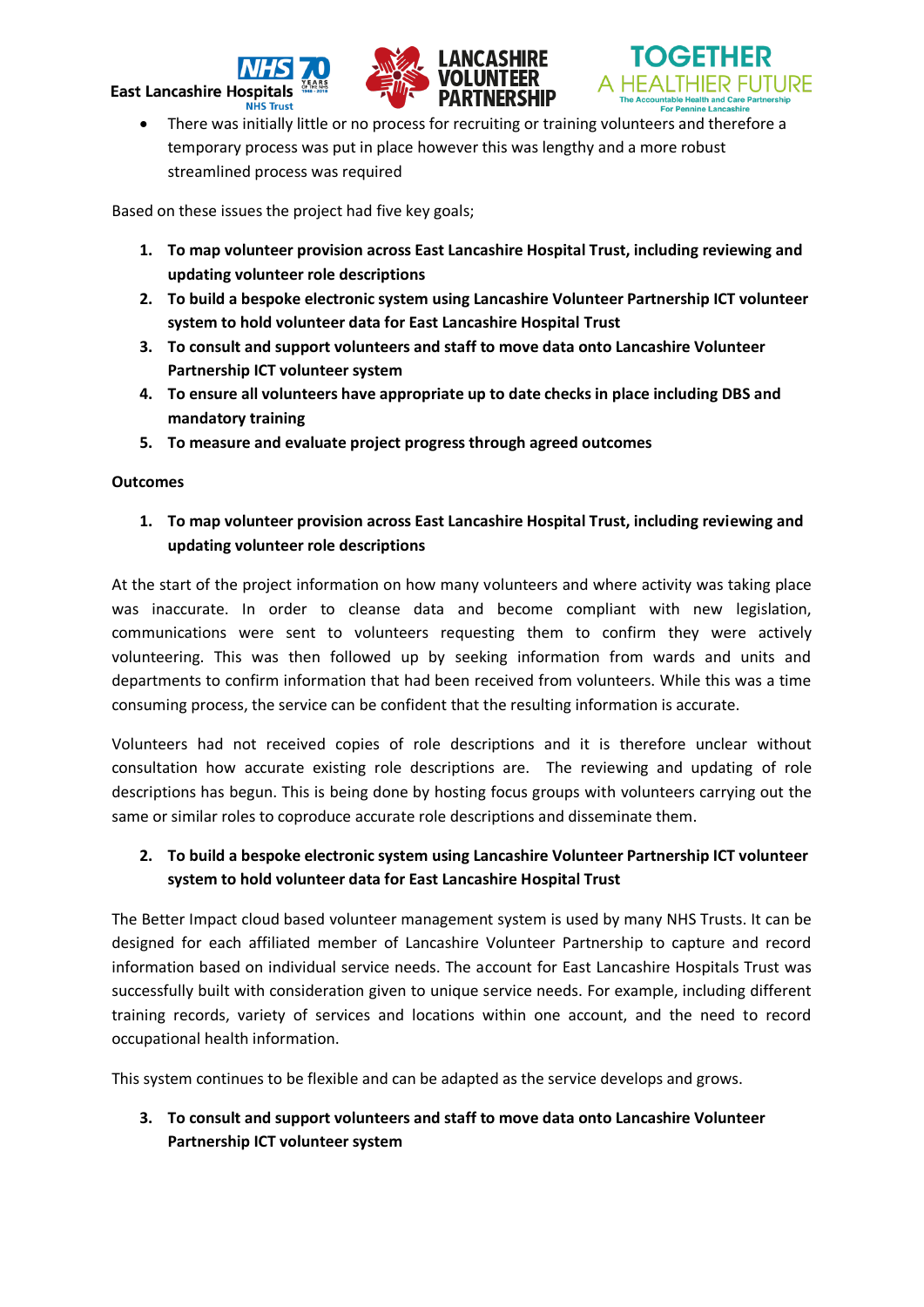



The Volunteer Service staff member was introduced to and trained to use Better Impact. The system was picked up quickly and feedback has been positive.

*"It's amazing. Better Impact is a fantastic system to be used for volunteers. It's simple and easy to use. All the information is at your fingertips, no more cumbersome spreadsheets."* Volunteer Administrator

The implementation of Better Impact was communicated to volunteers in November 2018. The communication highlighted the need for the system and the benefits to volunteers and the service. This was shared alongside feedback from the volunteer survey to show how the use of an ICT system could help improve the quality of the services, and by extension the volunteering experience. Volunteers were given the option to sign up independently or could give consent for the service to transfer data on the volunteer's behalf. Six information sessions were held, being mindful to provide a variety of days, times and venues and offered to meet volunteers on a one to one basis to provide volunteers with information and seek consent to transfer information.

By April 2019 all active volunteer data had been transferred to the Better Impact system either by the volunteer or by staff with consent from the volunteer. Volunteers continue to engage with the system and it is being well used to record information, report on volunteering hours and communicate securely with volunteers.

# **4. To ensure all volunteers have appropriate up to date checks in place including Disclosure and Barring Service (DBS) and mandatory training**

**DBS -** Historically there had been a lack of consistency to how volunteers were recruited and the background checks conducted before their appointment. Under regulations set out by the DBS Service, the need to run checks and the level of check an individual is eligible to undergo is specifically related to the tasks a role required them to carry out. When the service was taken on by the bank and temporary staffing department, volunteers and roles were risk assessed and those requiring a DBS were informed and these were conducted. A total of 77 volunteer have not undergone a DBS check. The Trust's current policy does not require DBS checks to be done periodically, only when an individual joins the Trust.

All new roles are risk assessed on an individual basis and the level of check required is made clear in adverts.

**Training –** The launch of the Volunteer Learning Passport has changed the way in which volunteers are provided training. All volunteers taken on since the start of this project have received full training. Of the 215 active volunteers 84 have not received training or their training has expired. Of this number, 46 have been provided information on how to complete the volunteer learning passport and are being actively encouraged and offered support. The remaining 38 are unable to complete the Volunteer Learning Passport because they do not have an email address or use a computer. Concerns around excluding people who do not use computers have been raised with the Volunteer Learning Passport, the platform provider E-Learning for health are able to offer access to the Passport without requiring an email to register however this still requires volunteers to use a computer to complete the learning.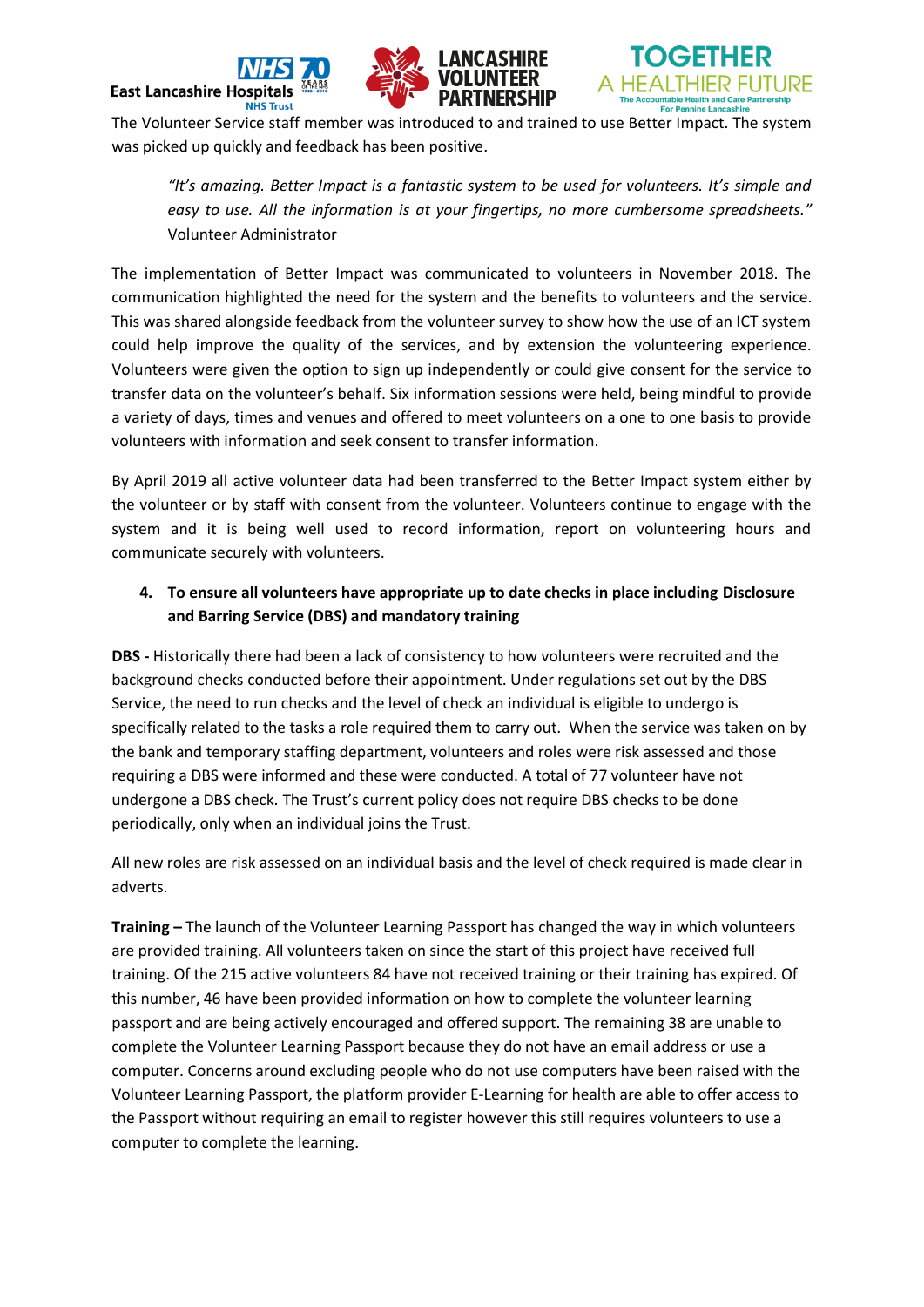



#### **5. To measure and evaluate project progress through agreed outcomes**

A number of key outcomes were identified to measure the impact and outcome of the project. The table below indicates the information available at the start of the project and what our current position is.

| Measurable outcome                                | Baseline in June 2018               | Position as of May 2019                                       |
|---------------------------------------------------|-------------------------------------|---------------------------------------------------------------|
| Number of active volunteers                       | Information not currently           | 215 active volunteers                                         |
|                                                   | available                           | An additional 35 are at the                                   |
|                                                   | 320 volunteers on current           | "In process" stage with 7                                     |
|                                                   | database, no information on         | ready to be placed and 12                                     |
|                                                   | how many of these are currently     | still to complete eLearning.                                  |
|                                                   | active                              |                                                               |
| Number of volunteer hours                         | Information not currently           | 59,005 per year                                               |
| undertaken                                        | available                           | Based on the hours logged                                     |
|                                                   |                                     | per week as an average per                                    |
|                                                   |                                     | volunteer                                                     |
| Number of service areas engaged                   | Information not currently           | Volunteers are active in 6 of                                 |
|                                                   | available                           | 7 divisions                                                   |
|                                                   |                                     | The Medicine and                                              |
|                                                   |                                     | Emergency care division has                                   |
|                                                   |                                     | the highest number of                                         |
|                                                   |                                     | volunteer roles and the                                       |
|                                                   |                                     | Corporate division has the                                    |
|                                                   |                                     | largest share of volunteers                                   |
|                                                   |                                     | The Diagnostics and Clinical                                  |
|                                                   |                                     | Services division is the only<br>division not currently being |
|                                                   |                                     | supported by volunteers. *                                    |
|                                                   | Information not currently           | Estimated social value of                                     |
| Return on Investment (through<br>volunteer hours) | available                           | £472,929**                                                    |
| Number of volunteer roles available               | Information not currently           | 15                                                            |
|                                                   | available                           | 15 roles types exist, work is                                 |
|                                                   | 15 role profiles exist but there is | underway to ensure all                                        |
|                                                   | no information about volunteer      | volunteers have access to an                                  |
|                                                   | access to these profiles            | accurate role description                                     |
| Number of hours/staff time needed                 | Information not currently           | 3 x whole time equivalent                                     |
| to coordinate volunteers in                       | available this is due to lack of    | 1 x service manager                                           |
| comparison to active volunteers                   | information regarding active        | 2 x administrators                                            |
|                                                   | volunteers                          |                                                               |
|                                                   | 1 x whole time equivalent           |                                                               |
|                                                   | administrator                       |                                                               |
|                                                   | 0.2 x whole time equivalent         |                                                               |
|                                                   | recruitment support                 |                                                               |
|                                                   |                                     |                                                               |
| Volunteer demographics including                  | Information not currently           | Demographics provided by                                      |
| hard to reach groups                              | available                           | 50% of volunteers*                                            |
| Volunteer satisfaction/feedback                   | Information not currently           | Case Studies have been                                        |
|                                                   | available                           | provided                                                      |
|                                                   | Volunteers were surveyed during     | A survey will be completed                                    |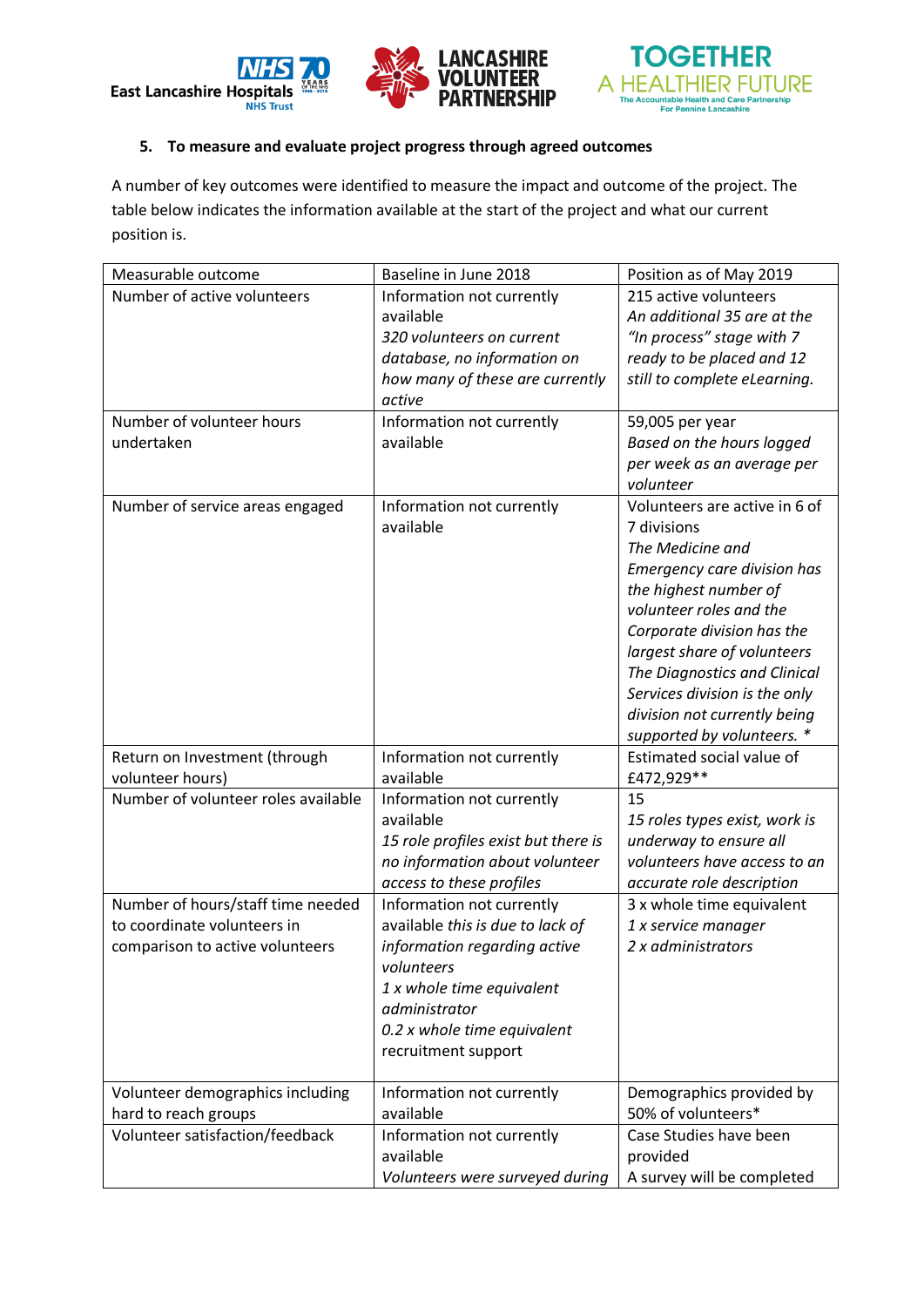



# **TOGETHER** A HEALTHIER FUTURE

| <b>NHS Trust</b>         |                                 | <b>For Pennine Lancashire</b> |
|--------------------------|---------------------------------|-------------------------------|
| Measurable outcome       | Baseline in June 2018           | Position as of May 2019       |
|                          | the second month of the project | annually to prevent           |
|                          | to ascertain a baseline of      | volunteers being saturated    |
|                          | satisfaction*                   | with information but to       |
|                          |                                 | understand improvement.       |
| Reasons for volunteering | Information not currently       | <b>Reason for volunteers</b>  |
|                          | available                       | known for 50% of volunteers   |
|                          |                                 | 39.4% volunteering to         |
|                          |                                 | "Make a difference or give    |
|                          |                                 | something back"*              |
| Patient satisfaction     | Information not currently       | Information not currently     |
|                          | available                       | available                     |
| Staff satisfaction       | Information not currently       | Information not currently     |
|                          | available                       | available                     |
|                          |                                 |                               |

\*Data in full report

\*\*In 2019, Lancashire Volunteer Partnership had their work evaluated by RSM Audit Consultants to assess the social value of the volunteering projects<sup>3</sup>. They indicated a social value of £8,383,444 based on the activity of 4,212 volunteers, providing an estimate of £1,990 per volunteer. This figure has been used to estimate the social value of volunteers at East Lancashire Hospitals Trust.

### **Additional Outcomes**

**Reduced Risk:** At the initiation of the project, a risk assessment was created to assess the risks associated with the service development, and the risks associated with the project. This was a live document and updated with new risks as they were identified throughout the course of the project. Analysis of the risk assessments throughout the project indicates a reduction over the course of the project.

At the beginning of the development project, five identified risk areas were considered high risk, this included the risk to patient safety from volunteers being high. Following the work that has been completed, the risk from volunteers to patients is now considered low, and none of the areas identified in the risk assessment are considered high risk, with four of the five previously high risk concerns being reduced to low risk.

This risk assessment can be found in the full report

# **Volunteer Survey 2018**

-

In August 2018, volunteers were asked to complete a survey to share their views and experiences of the Volunteer Services. The aim of the survey was to find a baseline for volunteer satisfaction and to understand from volunteers how they felt the quality of experience could be improved. From the responses we received we shared feedback with volunteers in the form of "you said, we will". Generally, volunteers wanted to improved communication including face to face contact with voluntary service staff, to be better recognised and rewarded and for more clarity in roles. Over the

<sup>3</sup> <https://lancsvp.org.uk/wp-content/uploads/2018/10/Lancashire-Volunteers-Partnership-Evaluation-Final.pdf>